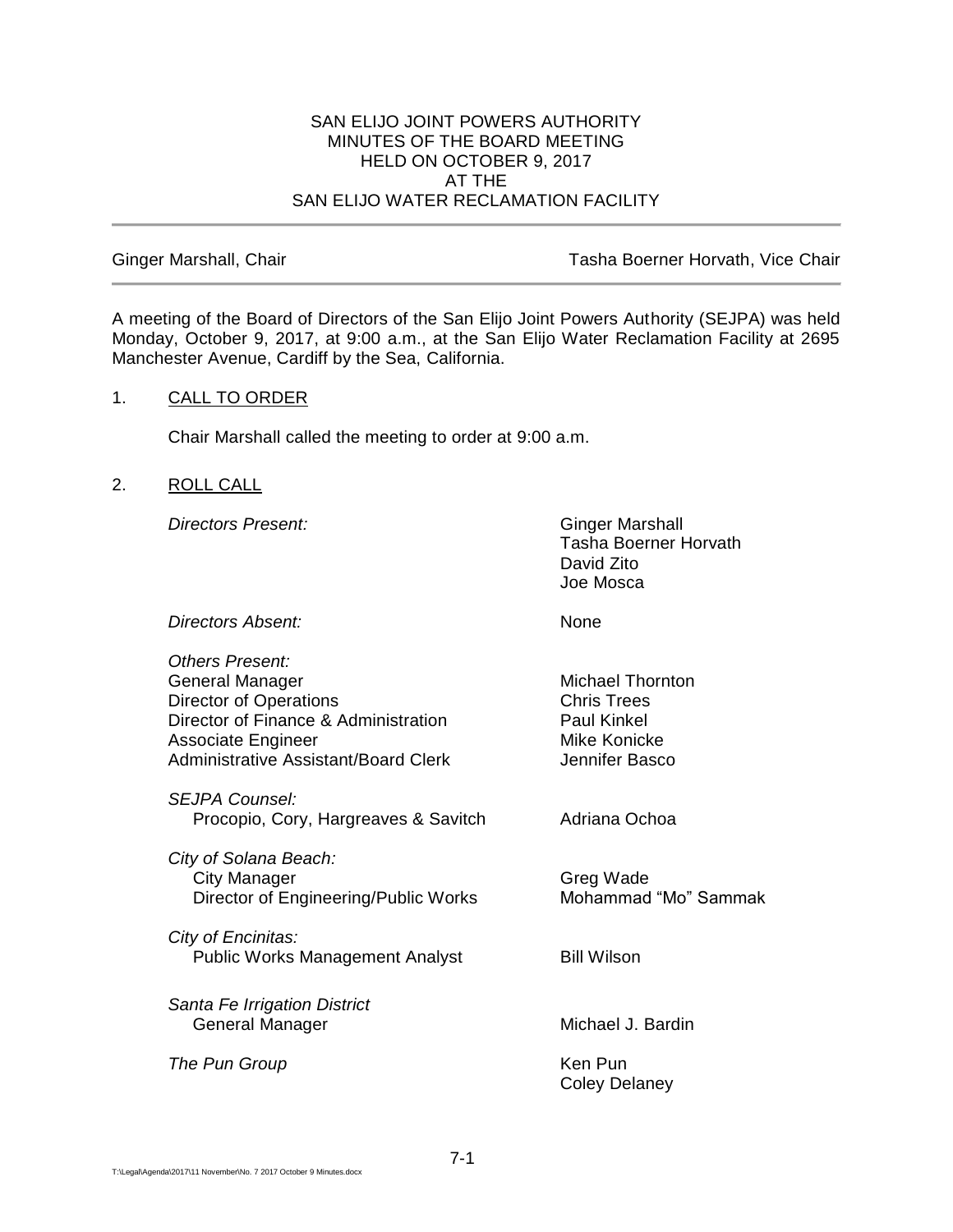# 3. PLEDGE OF ALLEGIANCE

Chair Marshall led the Pledge of Allegiance.

### 4. ORAL COMMUNICATIONS

Michael J. Bardin, General Manager of Santa Fe Irrigation District, addressed the Board of Directors regarding partnerships for alternative water supply projects.

## 5. PRESENTATION OF AWARDS

None

## 6. CONSENT CALENDAR

Moved by Board Member Zito and seconded by Vice Chair Boerner Horvath to approve the Consent Calendar.

| Agenda Item No. 7  | Approval of Minutes for the September 11, 2017 Meeting                                                      |
|--------------------|-------------------------------------------------------------------------------------------------------------|
| Agenda Item No. 9  | San Elijo Water Reclamation Facility Treated Effluent<br>Flows - Monthly Report                             |
| Agenda Item No. 10 | San Elijo Joint Powers Authority Recycled Water Program<br>- Monthly Report                                 |
| Agenda Item No. 11 | Award Tree and Miscellaneous Landscape Maintenance<br>Services for the San Elijo Water Reclamation Facility |
| Agenda Item No. 12 | Award of Contract for Professional Videography Services                                                     |

Motion carried with the following vote of approval:

| AYES:<br><b>NOES</b><br>ABSENT:<br><b>ABSTAIN:</b> | Marshall, Boerner Horvath, Zito, Mosca<br><b>None</b><br><b>None</b><br><b>None</b> |                          |  |                                              |  |
|----------------------------------------------------|-------------------------------------------------------------------------------------|--------------------------|--|----------------------------------------------|--|
| Agenda Item No. 8                                  |                                                                                     | <b>Investment Report</b> |  | Approval for Payment of Warrants and Monthly |  |
|                                                    |                                                                                     |                          |  |                                              |  |

Motion carried with the following vote of approval:

| AYES:    | Marshall, Boerner Horvath, Zito |
|----------|---------------------------------|
| NOES:    | <b>None</b>                     |
| ABSENT:  | <b>None</b>                     |
| ABSTAIN: | Mosca                           |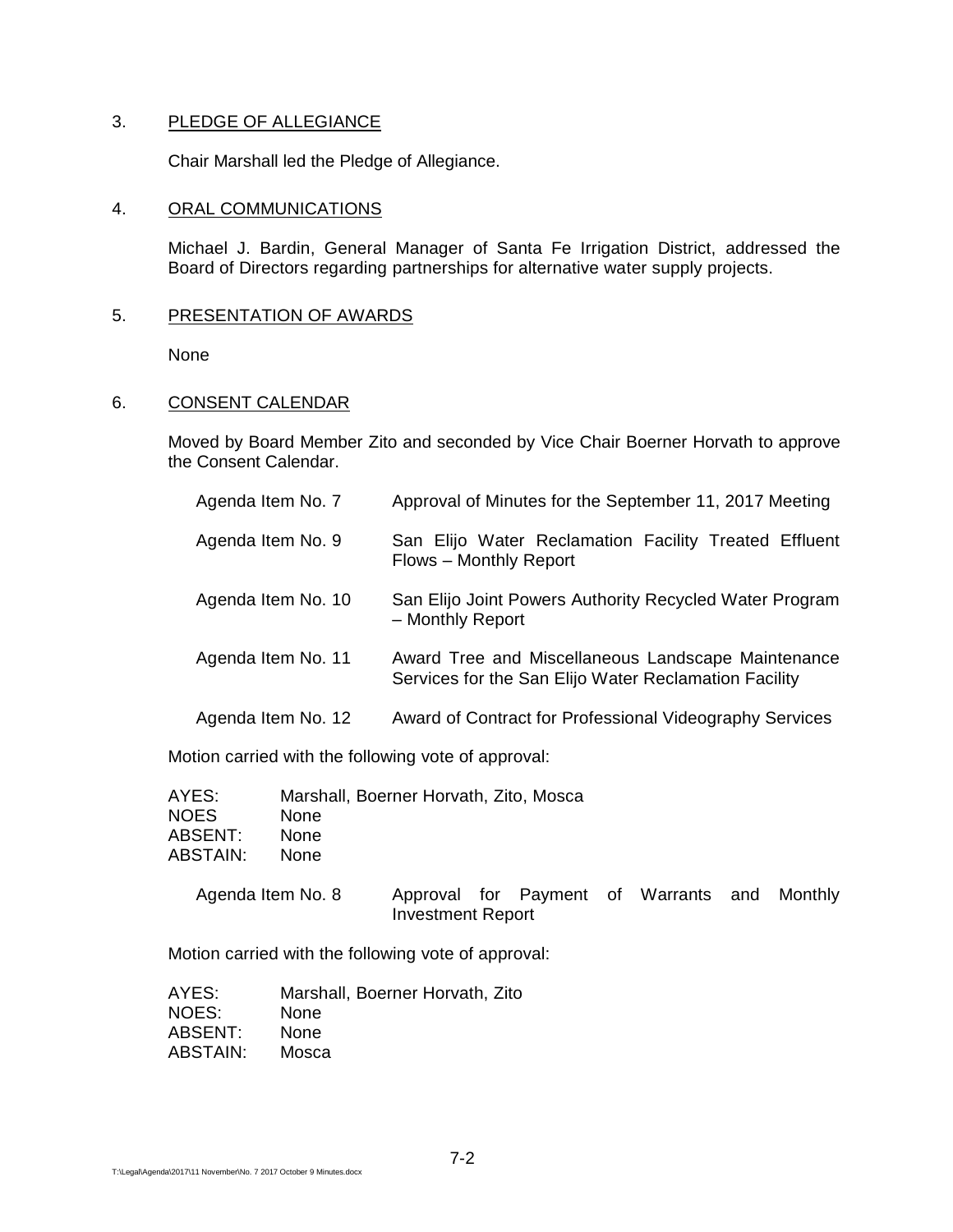# 13. ITEMS REMOVED FROM CONSENT CALENDAR

None

### 14. FISCAL YEAR 2016-17 FINANCIAL AUDIT ACCEPTANCE

Paul Kinkel, Director of Finance and Administration presented the Fiscal Year 2016-17 Audit to the Board of Directors. Mr. Kinkel introduced Ken Pun from The Pun Group to give an overview of the audit findings. Mr. Pun provided his firm's opinion that the financial statements are presented fairly, in all material aspects, and are prepared in accordance with generally accepted accounting principles (GAAP) and the Government Accounting Standards Board (GASB). In addition, Mr. Pun stated that the financial statement disclosures are neutral, consistent, and clear, there were no difficulties or disagreements with staff or management, and there were no corrected or uncorrected misstatements. Mr. Pun briefly outlined his audit approach to the Board of Directors, explained GASB 68 issues, reviewed the financials and statement of cash flows, and then answered Board Member questions.

Moved by Board Member Mosca and seconded by Vice Chair Boerner Horvath to:

- 1. Accept and file the Fiscal Year 2016-17 Audited Financial Statements for the San Elijo Joint Powers Authority; and
- 2. Accept and file the Fiscal Year 2016-17 SAS Letter.

Motion carried with the following vote of approval:

AYES: Marshall, Boerner Horvath, Zito, Mosca NOES: None ABSENT: None ABSTAIN: None

## 15. SAN ELIJO JOINT POWERS AUTHORITY END OF YEAR REVIEW OF THE FISCAL YEAR 2016-17 OPERATING AND DEBT SERVICE EXPENSES

Paul Kinkel, Director of Finance and Administration provided a financial review for Fiscal Year 2016-17. Overall, the SEJPA was below budget by \$500,897 or 8.4% for all programs excluding Del Mar Services. Wastewater Treatment, Pump Stations, Ocean Outfall, and Storm Water programs were under budget by \$254,639 or 5.7%. The Reclaimed Water expenditures were \$246,258 or 16.4% under budget. SEJPA also proactively paid \$140,000 to the CalPERS unfunded actuarial liability (UAL).

No action required. This memorandum was submitted for information only.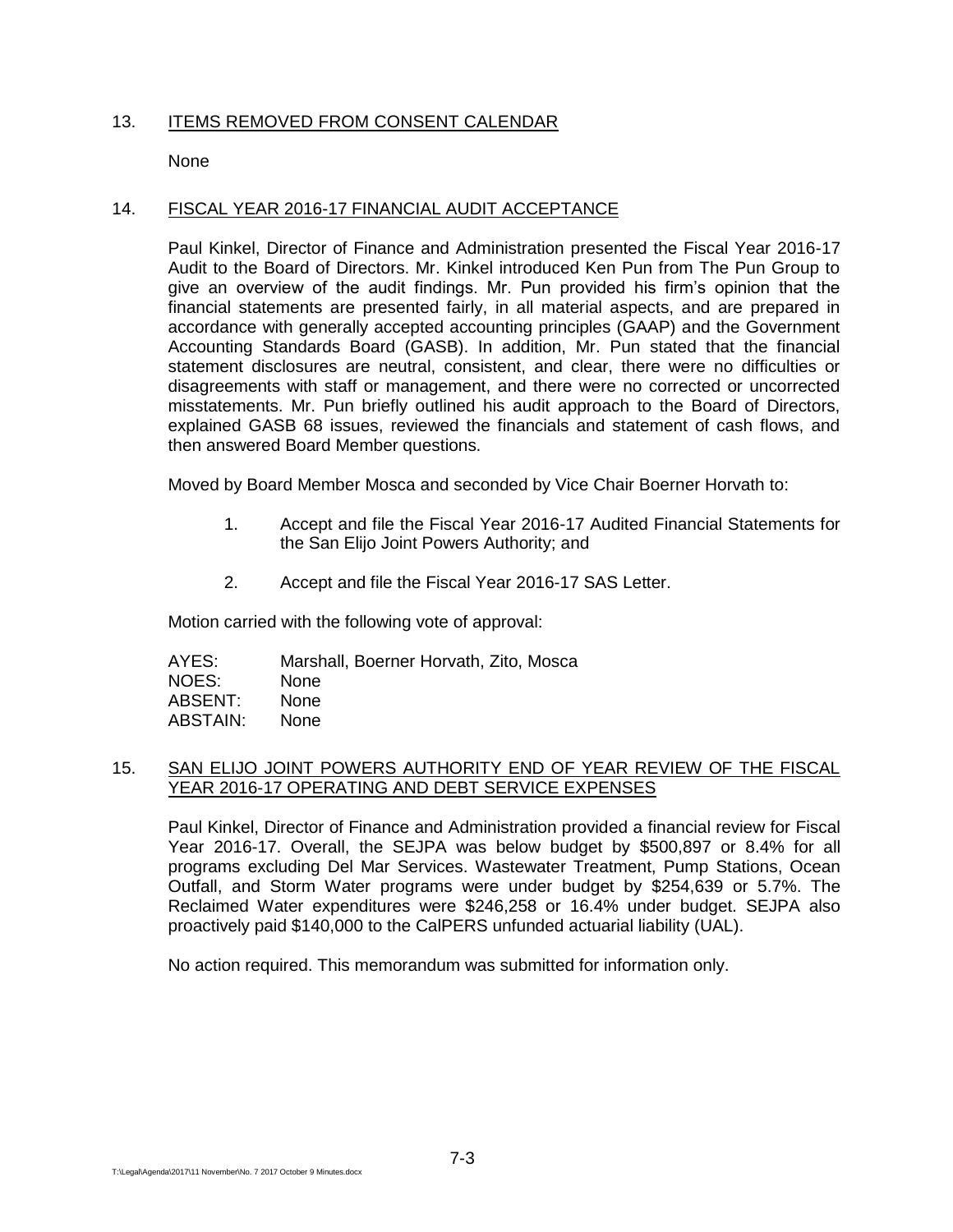# 16. CONSIDERATION OF APPROVAL OF RESOLUTION 2018-02, ENTITLED "RESOLUTION OF THE BOARD OF DIRECTORS OF THE SAN ELIJO JOINT POWERS AUTHORITY ADOPTING SALARY AND BENEFITS FOR FISCAL YEAR 2016-17, 2017-18, AND 2018-19"

General Manager Thornton stated that SEJPA employees are currently operating under a 3-year labor agreement (Resolution No. 2016-10), which is scheduled to expire June 30, 2019. Subsequent to the Board approving Resolution No. 2016-10, OSHA published a memorandum interpreting new anti-retaliation provisions; incentive and disciplinary programs were addressed. OSHA recommended incentive programs that reward employee participation in safety program activities and evaluation, completion of employee training, and identification of hazards via safety walkthroughs versus using incentive programs that penalizes workers or that could be interpreted as penalizing workers for reporting work-related injuries or illness. In April 2017, the Board of Directors authorized the General Manager to review and modify the safety incentive program to be in agreement with OSHA's guidelines and requirements. The General Manager stated that the SEJPA's Safety Advisory Committee has developed an incentive program that is cost neutral, designed to maintain and improve SEJPA's culture of safety, and comply with OSHA's requirements. Resolution 2018-02 achieves the intent of revising the SEJPA's safety incentive program for compliance with OSHA requirements, and provides clarity to terms and conditions of employment.

Moved by Board Member Zito and seconded by Board Member Mosca to:

1. Adopt Resolution 2018-02, Resolution Adopting the San Elijo Joint Powers Authority Salary and Benefits for Fiscal Years 2016-17, 2017-18, and 2018-19.

Motion carried with the following vote of approval:

AYES: Marshall, Boerner Horvath, Zito, Mosca NOES: None ABSENT: None ABSTAIN: None

# 17. EMERGENCY REPAIR – SCREENINGS WASHER COMPACTOR

Chris Trees, Director of Operations, informed the Board of Directors that the equipment that washes and dewaters waste materials that enter the facility ("washer compactor"), experienced major mechanical issues that rendered the system inoperable. Staff made every effort to repair the system but parts were not available. Mr. Trees stated the washer compactor was slated for replacement as part of the Preliminary Treatment Upgrade project currently in progress, but the unit specified for the project will not be available for approximately 9 months. Staff promptly evaluated multiple emergency replacement options and determined that a rental solution is the best course of action. The SEJPA executed a Rental Agreement with Duperon. The rental cost is expected to be less than \$50,000. Adequate funding is available for this emergency expenditure within the Fiscal Year 2017-18 Operation and Maintenance Budget, Wastewater Program Contingency Fund.

No action required. This memorandum was submitted for information only.